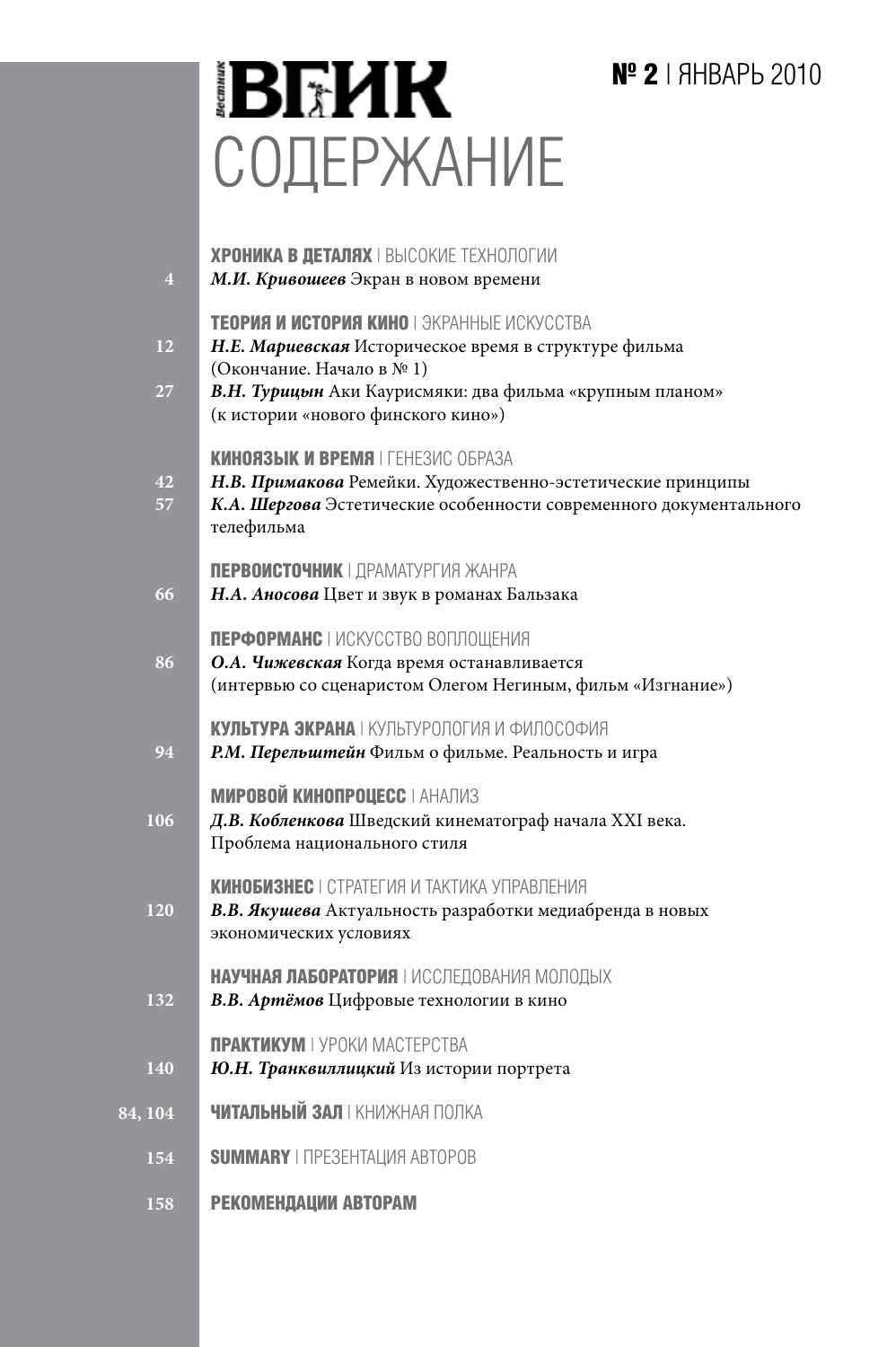#### **ХРОНИКА В ДЕТАЛЯХ** | ВЫСОКИЕ ТЕХНОЛОГИИ

#### **Экран в новом времени**

# *УДК* 004<br>*Автор*: Кри

*Автор:* **Кривошеев Марк Иосифович,** доктор технических наук, профессор, главный научный сотрудник ФГУП «Научно-исследовательский институт радио». Внес большой вклад в развитие ТВ-сети в нашей стране. Более 60 лет эффективно занимается международной деятельностью. Автор и соавтор более 350 печатных трудов, в т.ч. более 90 отечественных и зарубежных патентов. С 1970 по 2000 год он бессменно руководил работой ИК 11 (ТВ-вещание) МСЭ-Р. С 2000 года – почетный председатель 6-й ИК (вещание) МСЭ-Р.

М.И. Кривошеев впервые разработал новую методологию, использованную при создании более 150 ТВ-стандартов, ставших фундаментом для внедрения цифрового ТВ-вещания в России и в мире. С 1946 года, впервые получив изображение по стандарту 625 строк, М.И. Кривошеев продвигает идею «наружного» ТВ, «наружного» дневного кино на основе интерактивных видеоинформационных систем (ВИС), добиваясь принятия стандартов по интерактивности, высокой и сверхвысокой четкости. В 2009 году избран председателем специальной группы ИК 6 МСЭ-Р по международной стандартизации ВИС. Лауреат Государственных премий СССР и РФ, удостоен наград и почетных званий в России и за рубежом.

## **Screen in the new time**

 $U\mathbf{D}K$  004

*Author:* **Mark I. Krivocheev,** ScD, Professor, Senior Researcher, Federal State Unitary Enterprise «Scientific-Research Institute of Radio». He has made a great contribution to the development of TV network in the country and has been engaged in international activity for over 60 years. The author and co-author of over 350 publications, including more than 90 domestic and foreign patents. From 1970 to 2000 he was the eternal head of the IR 11 (TV broadcasting) ITU-R. Since 2000 – Chairman Emeritus of the 6-th IR (broadcasting) ITU-R.

M.I. Krivocheev first developed a new methodology used to create more than 150 TV standards, which became the foundation for the introduction of digital TV broadcasting in Russia and in the world. Since 1946, the first time to obtain an image of the standard 625 lines, M.I. Krivocheev has promoted the idea of «external» TV, «outside» day movie based on interactive video information systems (VIS), seeking the adoption of standards for interactivity, high and ultra high-definition. In 2009 he was elected chairman of the ad hoc group of the IR 6 ITU-R international standardization CEP. Winner of State Prizes of the USSR and Russia, of awards and honorary titles in Russia and abroad.

*Rezume:* The rapidly developing interactive digital technologies in the field of sharper TV pictures and modern displays are actively invading the socio-cultural space, opening a new era of information visualization, as well as affecting the model of the society functioning. They also increase the economic effect. The article is devoted to the development of «outside» television and «outside» day cinema, digital technologies that form a special kind of screen culture due to video information system screens that are fixed both in open space of cities and settlements and in the interiors of the crowded buildings.

*Keywords:* VIS, Video information systems, screen panels, screen, technology, television, cinema, film production, screen story, open space, information society.

#### **ТЕОРИЯ И ИСТОРИЯ КИНО** | ЭКРАННЫЕ ИСКУССТВА

#### **Историческое время в структуре**

**фильма** (окончание, начало <sup>в</sup> № 1)

*УДК* 791.43.01

*Автор:* **Мариевская Наталья Евгеньевна,** кандидат искусствоведения, старший преподаватель, кафедра кинодраматургии, ВГИК.

## **Historical time in a film structure**

**(end, beginning in № 1)**

*UDK* 791.43.01

*Author:* **Marievskaya Natalia,** PhD in Arts, Senior Lecturer for Screenwriting Chair of the Russian Federation State University of Cinematography named after Gherasimov S. A.

*Resume:* Time is the main expressive means of cinema. Any film is a dynamic spiritual form of time. No film is free from historical time. The article investigates the different forms that historical time takes in a work of film art as an artistic whole and analyses the relationship between historical time with the lyrical time of the character and the mythological time of the film. The problem of "period film" and historical stylization is also analysed.

*Keywords:* artistic time of film, "period film", historical stylization, lyrical of time the character, mythological time.

#### **Аки Каурисмяки:**

#### **два фильма «крупным планом»**

**(к истории «нового финского кино»)**

*УДК* 778.5 и

*Автор:* **Турицын Валерий Николаевич,** кандидат искусствоведения, доцент. Закончил факультет киноведения ВГИКа, мастерскую Е.М. Смирновой, аспирантуру (1964). Турицын Валерий преподает во ВГИКе, на Высших курсах сценаристов и режиссеров, преподавал в Национальном институте телевидения и радиовещания, был членом жюри нескольких кинофестивалей, автор книг: «Монография о Рене Клемане» (Искусство, 1978), «Художественно-выразительные средства экрана» (Знание, 1982), «Кино Испании» (Знание, 1991).

#### **Aki Kaurismaki: Two Films in Close-up (to the history of "New Finnish Cinema")**

#### *UDC* 778.5 i

*Author:* **Turitsyn Valery Nikolayevich,** PH. D. A., assistant professor. Graduated from the Department of cinema Studies of VGIK, class of Ye. M. Smirnova, and the post-graduate course (1964). Valery Turitsyn teaches at VGIK, at the Higher Courses of Screenwriters and Film Directors, taught at the Russian national Institute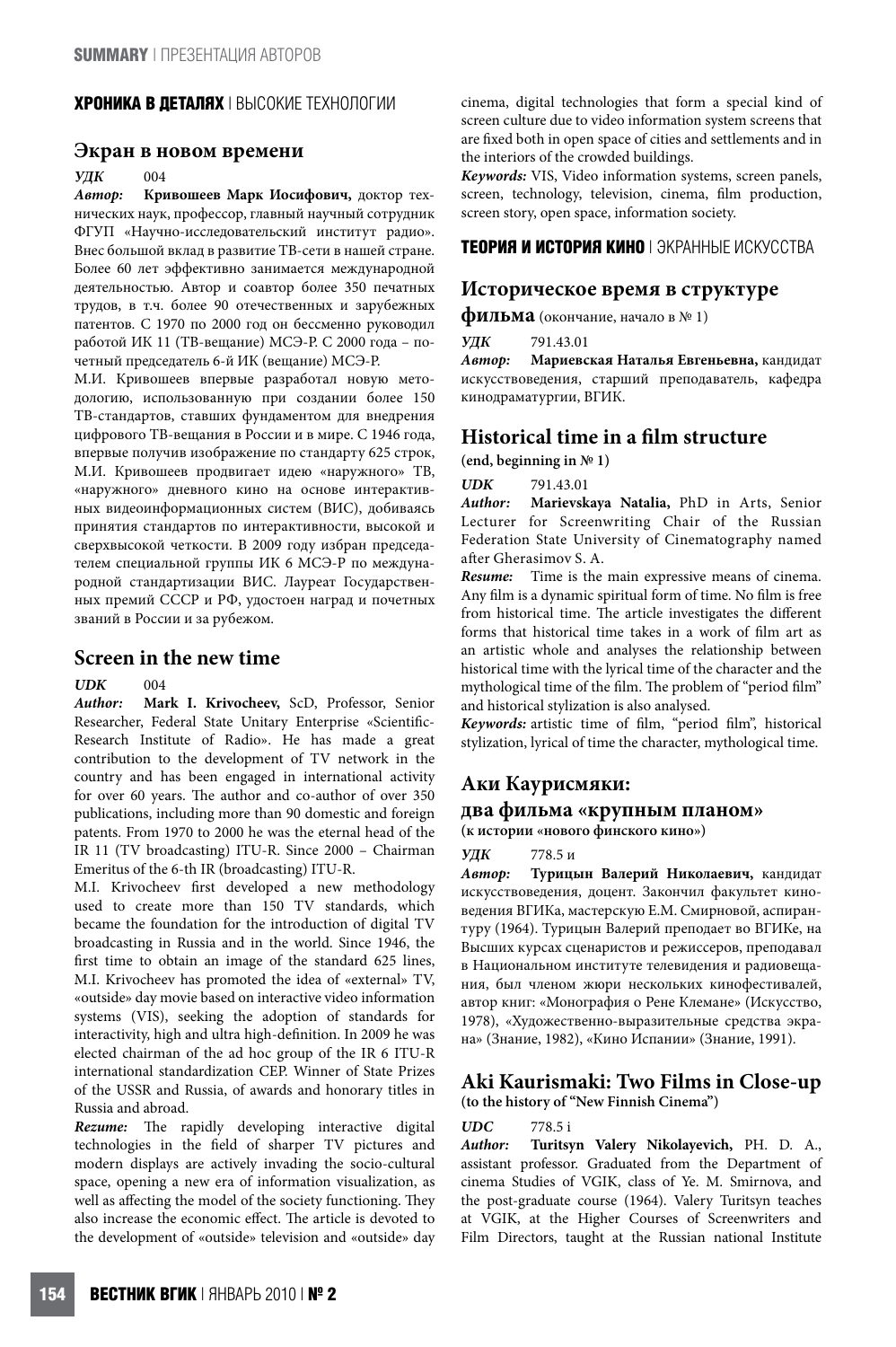of Television and Radio Broadcasting, was on the jury of several film festivals, wrote the books: "Rene Clement. A Monograph" (Iskusstvo, 1978),"The Expressive Means of the Screen" (Znaniye, 1982), "Spanish Cinema" (Znaniye, 1991) *Resume:* Since the French "nouvelle vague" of the late 1950s the world cinema has experienced a succession of "waves" which first rolled around some European countries and by blowing up cinematic traditions to this or that extent, led to the birth of the so-called "new cinema" (e.g. in Czechoslovakia or in Germany in the 1960s – 1970s).

In Finland the similar process in its local variant occurred in the 1980s. For the most part it was connected with the Kaurismaki brothers' films, primarily with the works of the younger brother, Aki. By the early 1990s he became one of the renowned masters of not only Finnish but the "new European cinema".

This article doesn't aspire to give a full detailed analysis of Aki Kaurismaki's film career. Instead, by concentrating on two "polar" films made by this original director, it presents an attempt to line out the range of his creative work and some characteristics of his poetics.

*Keywords:* New European cinema, Finnish New Wave, (The) Kaurismaki brothers, Eclecticism, Screen adaptation, Postmodernism, Grotesque, communications gap; noncommunication, Kammerspiel

#### **КИНОЯЗЫК И ВРЕМЯ** | ГЕНЕЗИС ОБРАЗА

#### **Ремейки. Художественно-**

#### **эстетические принципы**

**УЛК** П 035.04.01

*Автор:* **Примакова Наталия Валерьевна,** соискатель ученой степени кандидата искусствоведения, кафедра «эстетика, теория и история культуры», ВГИК.

## **Remakes. The Artistic and Aesthetic Principles**

#### *UDС* Д 035.04.01

*Author:* **Primakova Nataliya Valerievna,** the competitor of Chair of Aesthetics and Culture Studies», VGIK

*Resume:* In the article the author defines the concept "remake" using such films as «OnceAgain about Love», «The Sky. The Plane. The Girl», etc. as examples. The purpose of the work is to give a comparative analysis (both formal and sociological) of the films, to underline the autonomy of the new productions connected with the present cultural situation and to reveal the possibilities of the remake.

*Keywords:* cinematology (такого слова не существует), film production, motion picture arts, remake, film critic

## **Эстетические особенности современного документального телефильма**

*УДК* 7.097

*Автор:* **Шергова Ксения Александровна,** режиссердокументалист, заведующая кафедрой режиссуры Института повышения квалификации работников телевидения и радиовещания.

## **Aesthetic Features of the Modern TV-documentary**

#### *UDC* 7.097

*Author:* Shergova Ksenia, documentary filmmaker, Head of the Chair of Film Directing, Training Institute for Television and Radio Staff , Moscow

**Resume:** The author of the article investigates the aesthetic lines of the generalized image of modern TV documentaries, such as commercialized "kitsch" and "trash", and finds the preconditions for them in the mode of production adopted in modern Russia's television.

*Keywords:* kitsch, trash, TV documentary, producer's television

#### **ПЕРВОИСТОЧНИК** | ДРАМАТУРГИЯ ЖАНРА

#### **Цвет и звук в романах Бальзака**

#### *УДК* 778.05.01.009.8

*Автор:* **Аносова Нина Александровна,** литературовед, киновед, педагог. Закончив Московский институт философии, литературы и истории (ИФЛИ), она более 55 лет отдала преподаванию зарубежной литературы во ВГИКе. Среди ее учеников были такие выдающиеся кинематографисты, как Марлен Хуциев, Андрей Тарковский, Василий Шукшин, Геннадий Шпаликов, Юрий Арабов, Карен Шахназаров, Вадим Абдрашитов, Сергей Лозница... Студенты и выпускники ВГИКа постоянно обращаются к ее статьям и исследованиям, учась настоящему (глубокому) анализу и пониманию литературы и искусства.

## **Color and Sound in Balzac's Novels**

#### *UDC*  778.05.01.009.8

*Author:* **Anosovа Nina Alexandrovna,** literary critic, film scholar and teacher. A graduate of the Moscow Institute of Philosophy, Literature and History (the institute), she taught World Literature in VGIK for over 55 years. Such prominent filmmakers as Marlene Khutsiev, Andrei Tarkovsky, Vasily Shukshin, Gennady Shpalikov, Yuri Arabov, Karen Shakhnazarov, Vadim Abdrashitov, Sergey Loznitsa, etc. were among her pupils. The students and graduates of the Institute of Cinematography constantly turn to her works, learning real (deep) analysis and understanding of literature and art.

**Resume:** This paper analyzes the dramatic color of Honore de Balzac's novels "Shagreen" (1831) and "Father Goriot" (1834). Using symbolic colors, different color details and motives, color and light accents, decoloration Balzac creates dramatic contrasts, transforms the time, reveals the inner state of the characters. The writer's works are the result of the brilliant application of the reflex theory to literature suggested by Eugene Delacroix, a painter and Balzac's contemporary.

Artistic intensity and the diversity of color elements in Balzac's novels are one of the vivid steps on the way to the chromatic and not just color cinema as Eisenstein wrote. The correlation of prose and film was one of the main subjects of Nina Anosova's research. A talented literary and film scholar and teacher, a Moscow Institute of Philosophy, Literature and Histroy Institute (IFLI) graduate, she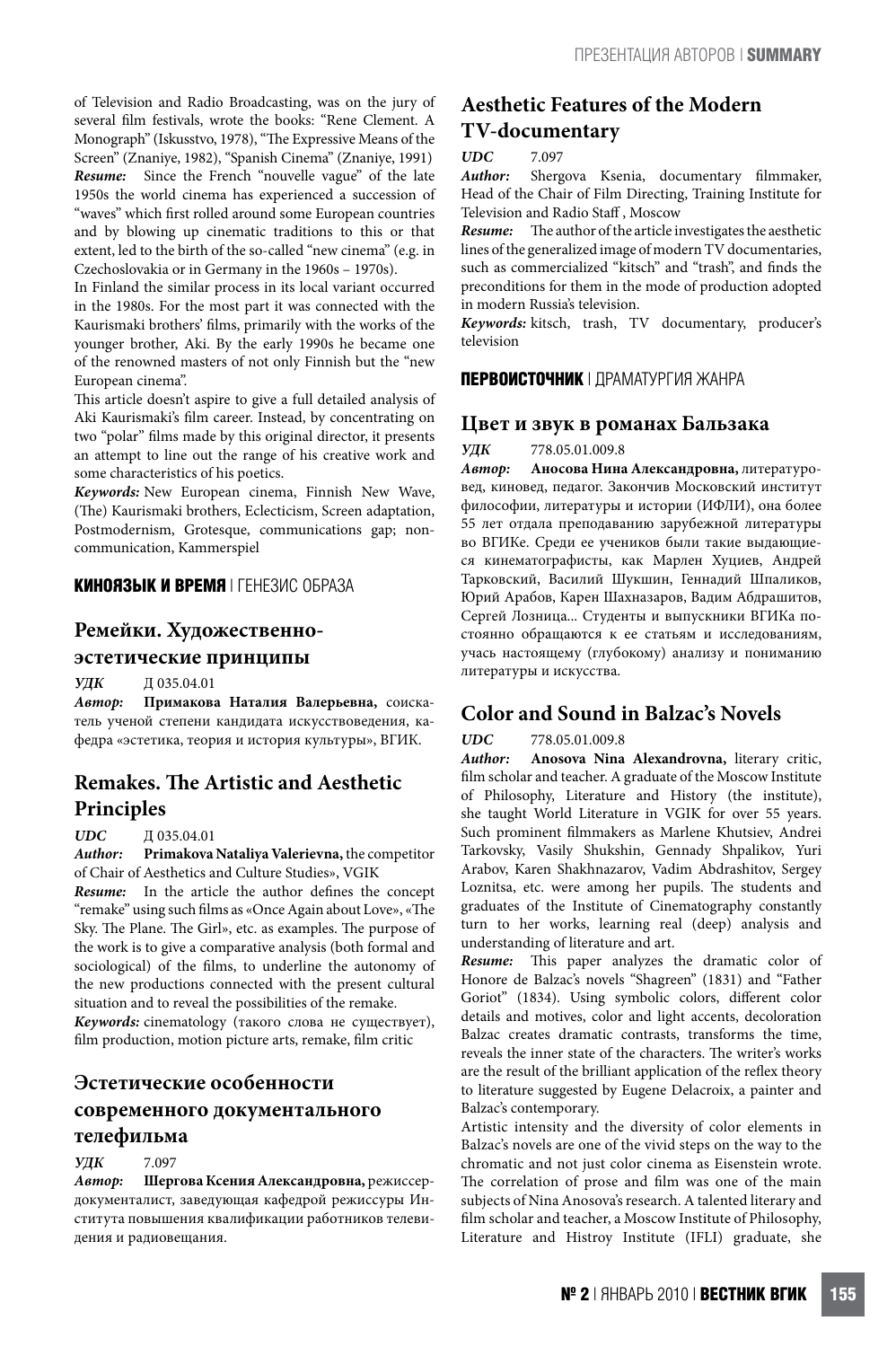spent over 55 years teaching at VGIK. Such prominent filmmakers as Marlene Khutsiev, Andrei Tarkovsky, Vasily Shukshin, Gennady Shpalikov, Yuri Arabov, Karen Shakhnazarov, Vadim Abdrashitov, Sergey Loznitsa, etc. were among her pupils. The students and graduates of the Institute of Cinematography constantly turn to her works, learning real (deep) analysis and understanding of literature and art.

Keywords: dramatic color, shape structure, lighting scheme, play of light, the symbolic focus, the theory of "reflexes", color metaphor, artistic counterpoints, the principle of the Trinity, color reflexes, discoloration ("colorless"), obezzvuchivanie ("soundlessness")

#### **КУЛЬТУРА ЭКРАНА** | КУЛЬТУРОЛОГИЯ И

ФИЛОСОФИЯ

#### **Фильм о фильме. Реальность и игра**

*УДК* 778.5.04

*Автор:* **Перельштейн Роман Максович,** кандидат искусствоведения. Защита состоялась во Всероссийском государственном университете кинематографии им. С.А. Герасимова, 2008. Тема: «Новозаветные мотивы в отечественной кинодраматургии 60–80-х годов».

## **Films about filmmaking. Reality and game**

#### *UDC* 778.5.04

*Author:* **Perelshtein Roman Maksovich,** Candidate of Art Studies, place of thesis defense: All-Russia State Institute of Cinematography named after S.A.Gerasimov, Moscow, 2008. Thesis topic: «New Testament Motifs in Russian cinematic dramaturgy of the 1960-1980s».

*Resume:* «For acting trade talking of reality and game as living strategies is essential. While the former implies the idea of "face", the latter gives us the notion of "mask". In various films about filmmaking, such as F. Fellini`s "8 1/2", "Everything For Sale" by A. Wajda, "American Night" by F. Truffaud, "The Voice" by I. Averbach, the collision between reality and game becomes crucial. When an actor put on his mask, he needs a mirror that isn`t false, which means indifferent, but is true, revealing the face behind the mask affectionately. And a spectator becomes such a mirror».

*Keywords:* reality, game, face, mask, actor, spectator

#### **ПЕРФОРМАНС** | ИСКУССТВО ВОПЛОЩЕНИЯ

#### **Когда время останавливается**

#### *УДК* 7.071.1

*Автор:* **Чижевская Ольга Александровна,** киновед, сотрудник лаборатории истории отечественного кино научно-исследовательского фонда ВГИКа. Образование: 2003 – Московский государственный университет путей сообщения (МИИТ); 2009 – Всероссийский государственный университет кинематографии им. С.А. Герасимова, сценарнокиноведческий факультет, киноведческое заочное отделение (мастерская Л.Б. Клюевой).

### **When the Time Stops**

#### *UDC*  7.071.1

*Author:* **Olga Chigevskaja,** film critic, is now working for the Russian Film Section of the VGIK's Science and Research Department. Backgound: 2003 – the Moscow State University of Railway Engineering; 2009 – the Russian Federation State University of Cinematography Named after S.A. Gerasimov. Script-writing and Film Studies Department (workshop led by L.B. Klueva).

**Resume:** This publication contains fragments of the interview with Oleg Negin, a screenwriter, the co-author of "The Banishment" directed by Andrey Zvyagintsev. The full text will be published in the collected articles «Andrey Zvyagintsev's Cinema». The interview with Oleg explores the main stages of a creative process: the emerging of the idea (a mysterious and intimate period in the life of an artist), its realization in the script"The Banishment", the collaboration with the director A. Zvyagintsev, the production of the film. Special attention is paid to the evaluation of the result and the acquired experience.

*Keywords:*  Oleg Negin, scenario, «The Banishment», dramaturgy, Andrei Zvyagintsev.

#### **МИРОВОЙ КИНОПРОЦЕСС** | АНАЛИЗ

## **Шведский кинематограф начала ХХI века. Проблема национального стиля**

#### *УДК* 77(485)

*Автор:* **Кобленкова Диана Викторовна,** кандидат филологических наук, киновед, доцент кафедры зарубежной литературы Нижегородского государственного университета им. Н.И. Лобачевского (Нижний Новгород) и Российско-Шведского научно-учебного центра РГГУ (Москва). В 2000 году с отличием окончила киноведческое отделение ВГИКа им. С.А. Герасимова (мастерская В.А. Утилова). Лауреат премии профессора С.В. Комарова (2000), лауреат премии Министерства культуры РФ среди молодых учёных (в составе авторского коллектива, 2003). Стипендиат Шведского института (Svenska Institutet, Stockholm) с 2007 по 2009 год.

## **Swedish Cinematograph at the beginning of the XXI century. The problem of national style**

#### *UDC*  77(485)

*Author:* **Koblenkova Diana Viktorovna** is a PhD in Philology, film scholar, and an associate professor of the Chair of Foreign Litarature at Lobachevskiy State University of Nizhniy Novgorod and at the Russo-Swedish Educational and Scientific Centre (RSUH) in Moscow. In 2000, she graduated with honours from the Department of Cinema Studies of VGIK in Moscow (class of V.A.Utilov). She is also the winner of the S.V.Komarov's Award (2000), the Ministry of Culture Award winner among young scientists (as a part of the author's group) (2003). From 2007, until 2009 has been studying on the Swedish Institute Scholarship from the Svenska Institutet, in Stockholm.